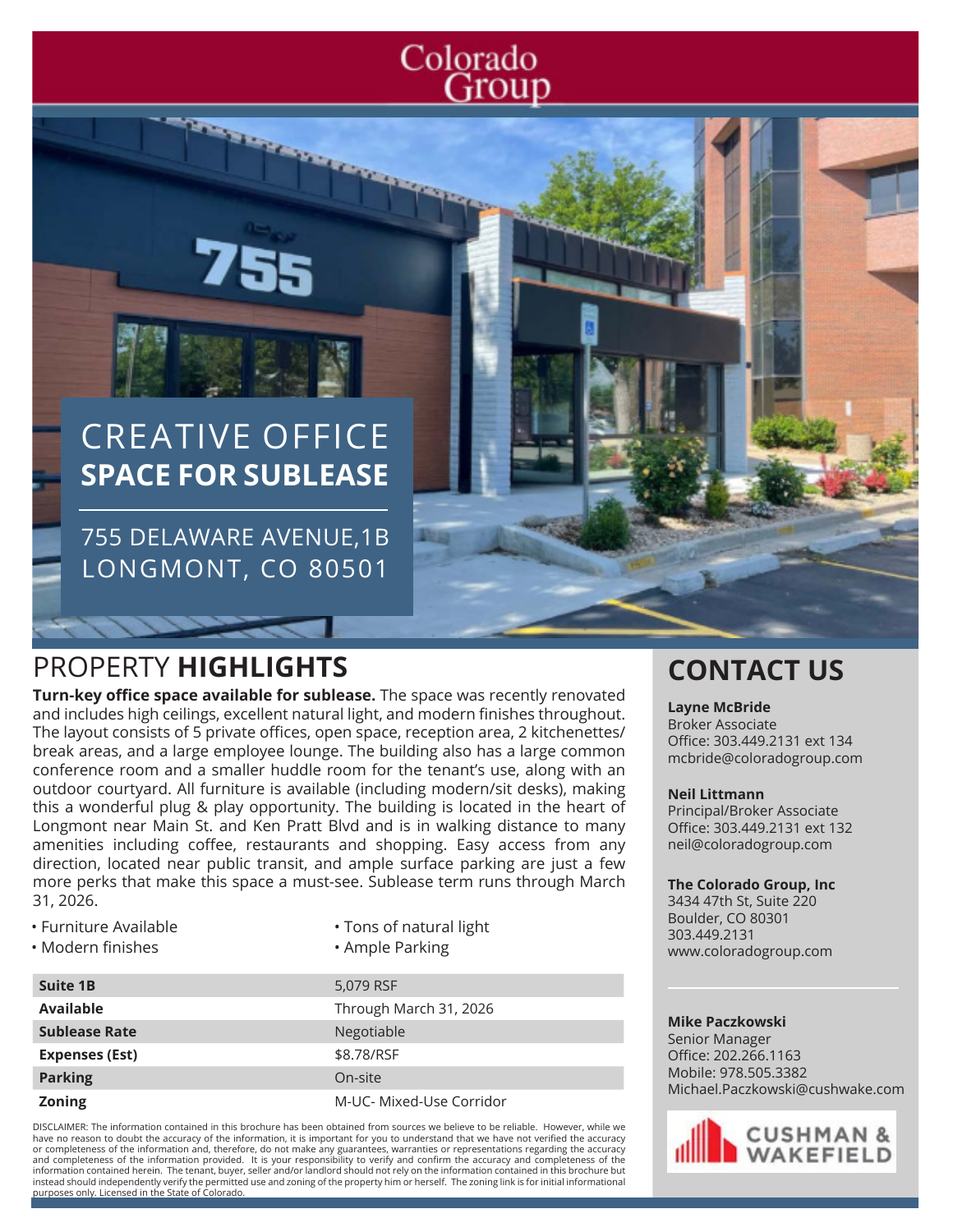## QUALITY CREATIVE OFFICE SPACE FOR SUBLEASE 755 DELAWARE AVENUE, 1B, LONGMONT, CO 80501

### PROPERTY **PHOTOS**













**The Colorado Group, Inc. | 3434 47th St, Suite 220, Boulder, CO 80301 | 303-449-2131 | www.coloradogroup.com** \* For a complete disclaimer, please see page one of this brochure.